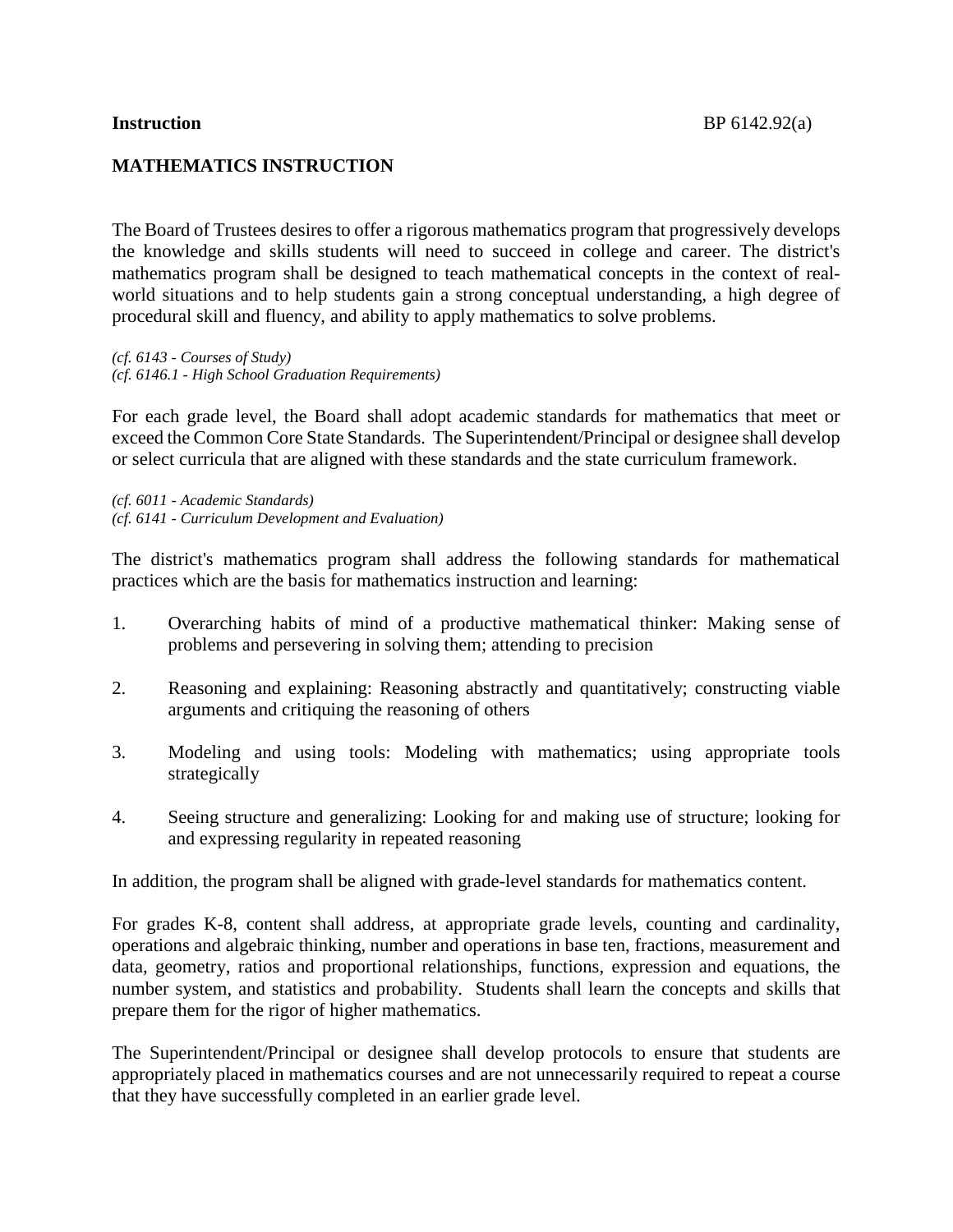## **MATHEMATICS INSTRUCTION** (continued)

*(cf. 6152.1 - Placement in Mathematics Courses)*

The Superintendent/Principal or designee shall ensure that students are appropriately placed in mathematics courses and are not required to repeat a course that they have successfully completed in an earlier grade level. Placement decisions shall be based on consistent protocols and multiple objective academic measures.

*(cf. 6152.1 - Placement in Mathematics Courses)*

The Superintendent/Principal or designee shall ensure that certificated staff have opportunities to participate in professional development activities designed to increase their knowledge and skills in effective mathematics teaching practices.

*(cf. 4131 - Staff Development) (cf. 4331 - Staff Development)*

The Superintendent/Principal or designee shall ensure that students have access to sufficient instructional materials, including manipulatives and technology, to support a balanced, standardsaligned mathematics program.

*(cf. 0440 - District Technology Plan) (cf. 1312.2 - Complaints Concerning Instructional Materials) (cf. 1312.4 - Williams Uniform Complaint Procedures) (cf. 6161.1 - Selection and Evaluation of Instructional Materials) (cf. 6161.11 - Supplementary Instructional Materials) (cf. 6163.1 - Library Media Centers)*

The Superintendent/Principal or designee shall provide the Board with data from state and district mathematics assessments and program evaluations to enable the Board to monitor program effectiveness.

*(cf. 0460 - Local Control and Accountability Plan) (cf. 0500 - Accountability) (cf. 6162.5 - Student Assessment) (cf. 6162.51 - State Academic Achievement Tests) (cf. 6190 - Evaluation of the Instructional Program)*

*Legal Reference: (see next page)*